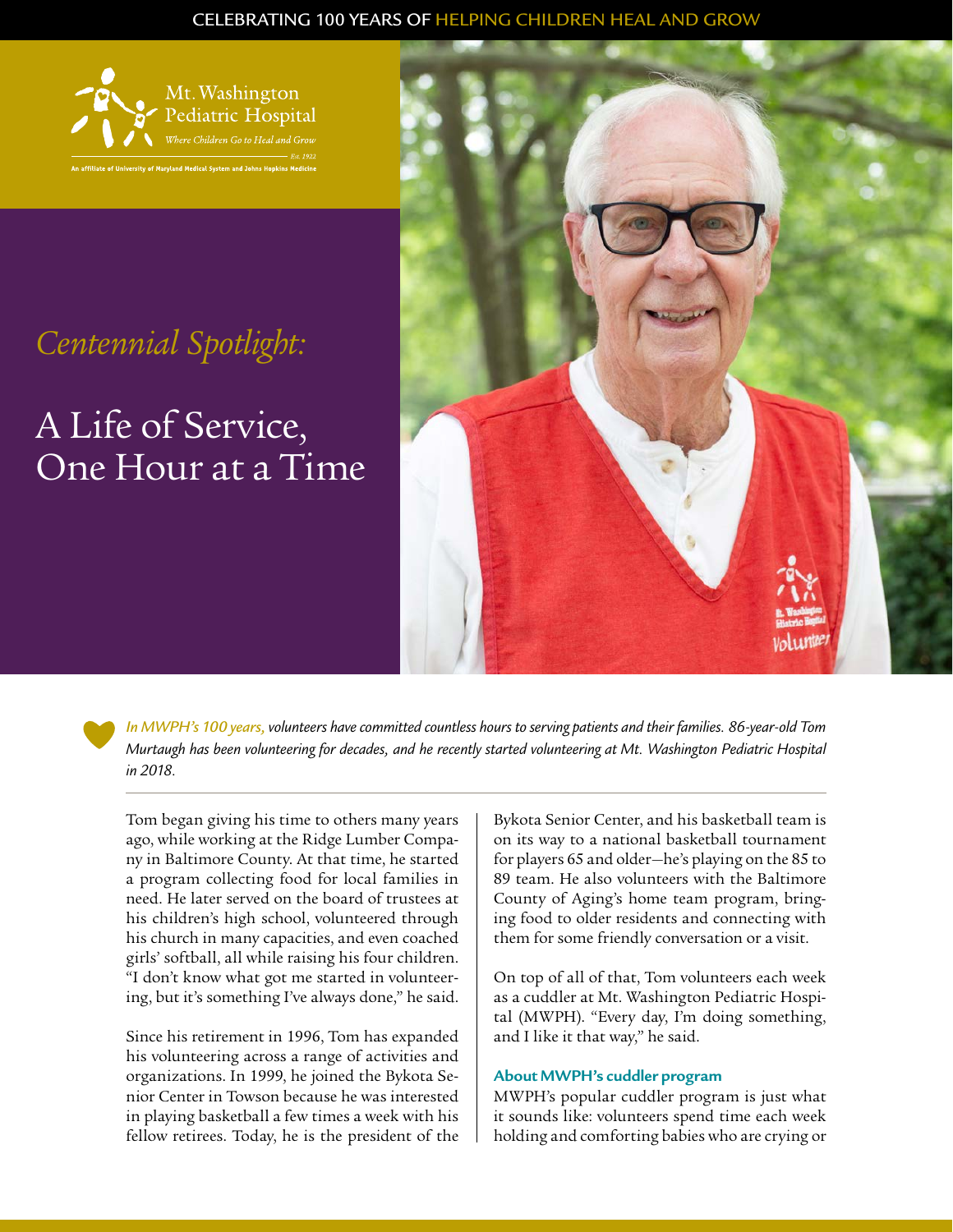

who need attention. The cuddlers play a key role in the care MWPH provides to babies in the Pakula Center for Infant Specialty Care. This unit, dedicated to babies who are born premature or who have complex medical needs, is supported by cuddlers. Babies get the comfort and one-onone attention they deserve, freeing nurses up to focus on bedside care. To become a cuddler, volunteers fill out an application and go through an extensive pre-hire screening and training process. Each cuddler must commit to 100 volunteer hours each year. Tom looks forward to crossing the 500-hour mark this summer.

Tom started as a cuddler at MWPH in 2018. "Everybody loves babies, and I thought it would be interesting." At the start of each shift, Tom puts on his "uniform," a smock that designates him as a volunteer, and begins making his rounds. He checks in with the nurses who are working that day and says hello to staff members and patient families on the unit.

When he hears a baby cry, that's his cue. "I'll go to that room, and if they're not getting ready for a feeding or therapy session, I'll ask if they need to be cuddled," he said. "I hold them and rock them, talking softly to them to calm them down. Once they fall asleep, I'll wait 10 to 15 minutes, then put them down gently and hope they stay asleep!" Tom generally cuddles two or three babies during each two-hour shift.

Tom knows that the cuddlers provide a valuable service to the hospital, but he enjoys the work as well. "It's fun. It's a challenge to quiet them down, and I love doing it," he said. He also enjoys connecting with the patient families he sees during his shifts. "I think the parents like the idea that someone is cuddling and giving the babies attention while they're not there," he said.

#### **Volunteers make MWPH work**

Even if cuddling babies is not your idea of an ideal way to spend an afternoon, Tom encourages others to check out the many volunteer oppor-



*It's fun. It's a challenge to quiet them down and I love doing it.*